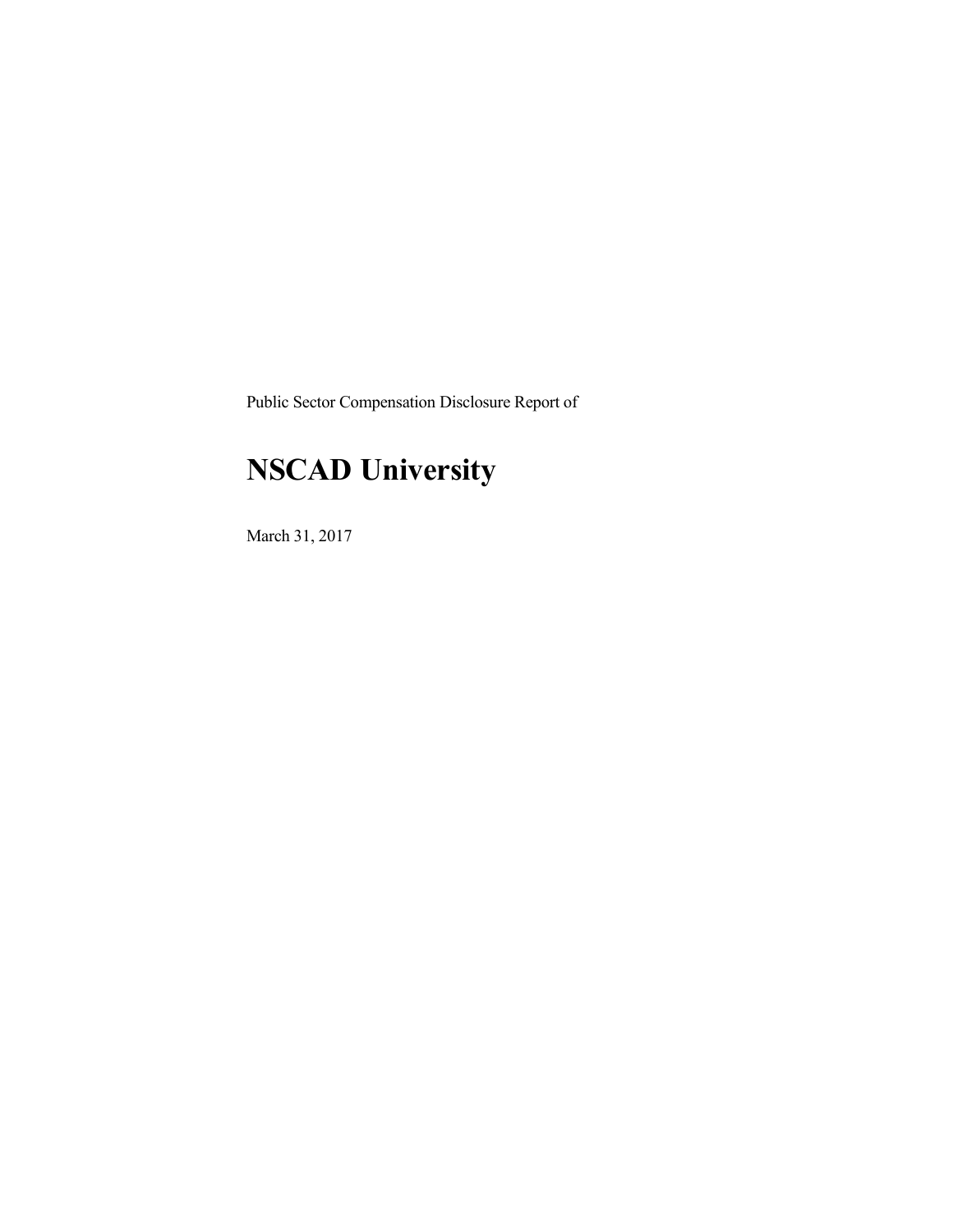# **Deloitte.**

Deloitte LLP Purdy's Wharf Tower II 1969 Upper Water Street Suite 1500 Halifax NS B3J 3R7 Canada

Tel: 902-422-8541 Fax: 902-423-5820 www.deloitte.ca

## **Independent Auditor's Report**

To the management of

NSCAD University

We have audited the accompanying Public Sector Compensation Disclosure Report of NSCAD University for the year ended March 31, 2017 (the "Schedule"). The Schedule has been prepared by management based on the Public Sector Compensation Disclosure Act Bill No. 115.

#### **Management's Responsibility for the Schedule**

Management is responsible for the preparation of the Schedule in accordance with Public Sector Compensation Disclosure Act Bill No. 115, and for such internal control as management determines is necessary to enable the preparation of the Schedule that is free from material misstatement, whether due to fraud or error.

#### **Auditor's Responsibility**

Our responsibility is to express an opinion on the Schedule based on our audit. We conducted our audit in accordance with Canadian generally accepted auditing standards. Those standards require that we comply with ethical requirements and plan and perform the audit to obtain reasonable assurance about whether the Schedule is free from material misstatement.

An audit involves performing procedures to obtain audit evidence about the amounts and disclosures in the Schedule. The procedures selected depend on the auditor's judgment, including the assessment of the risks of material misstatement of the Schedule, whether due to fraud or error. In making those risk assessments, the auditor considers internal control relevant to the entity's preparation of the Schedule in order to design audit procedures that are appropriate in the circumstances, but not for the purpose of expressing an opinion on the effectiveness of the entity's internal control. An audit also includes evaluating the appropriateness of accounting policies used and the reasonableness of accounting estimates made by management, as well as evaluating the overall presentation of the Schedule.

We believe that the audit evidence we have obtained is sufficient and appropriate to provide a basis for our audit opinion.

#### **Opinion**

In our opinion, the financial information in the Public Sector Compensation Disclosure Report of NSCAD University for the year ended March 31, 2017, is prepared, in all material respects, in accordance with the Public Sector Compensation Disclosure Act Bill No. 115.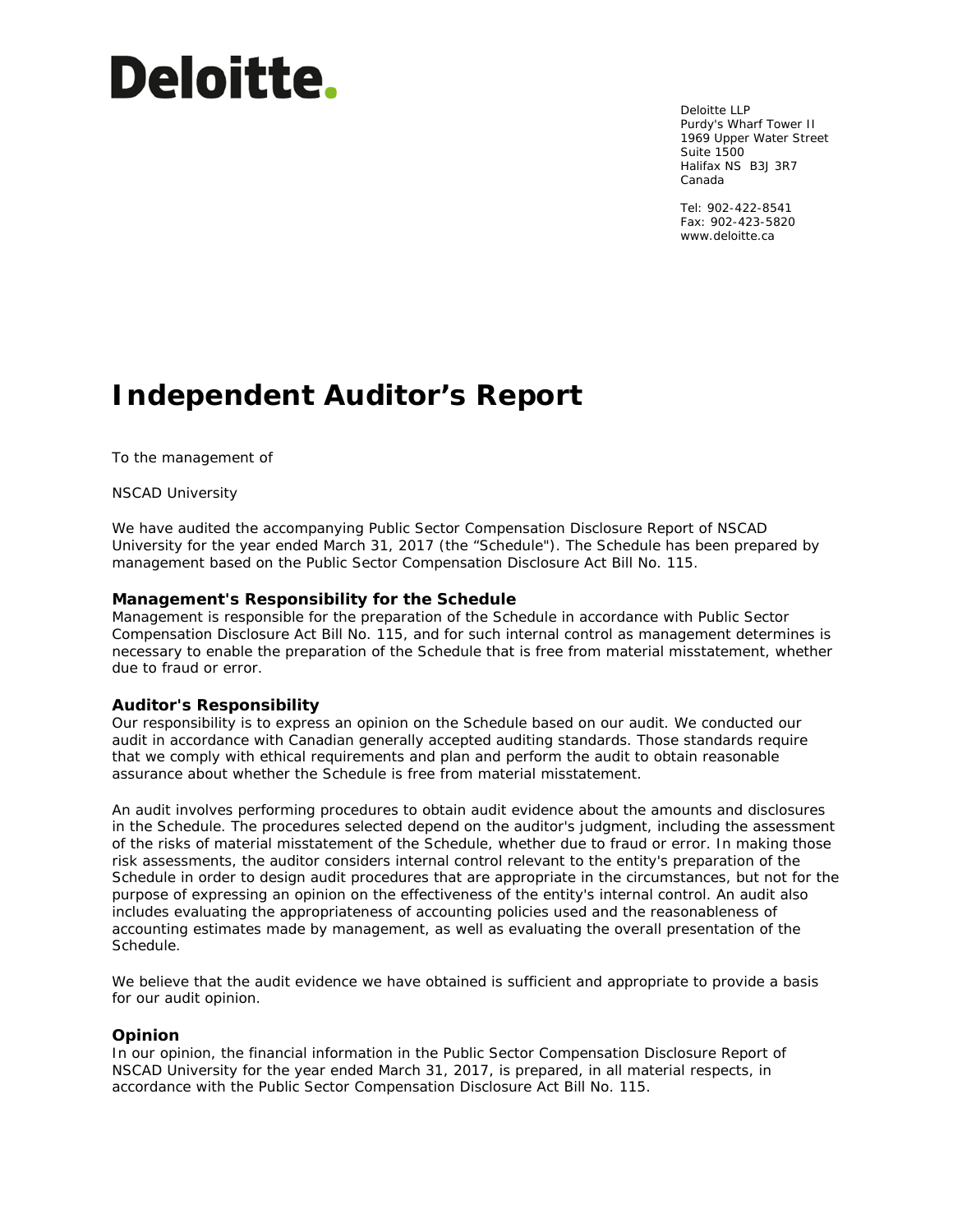#### **Basis of Accounting**

Without modifying our opinion, we draw attention to the basis of reporting note in the schedule, which describes the basis of accounting. The schedule is prepared to meet the requirements of the Public Sector Compensation Disclosure Act dated December 10, 2010. As a result, the schedule may not be suitable for another purpose.

Deloitte LCD

Chartered Professional Accountants June 26, 2017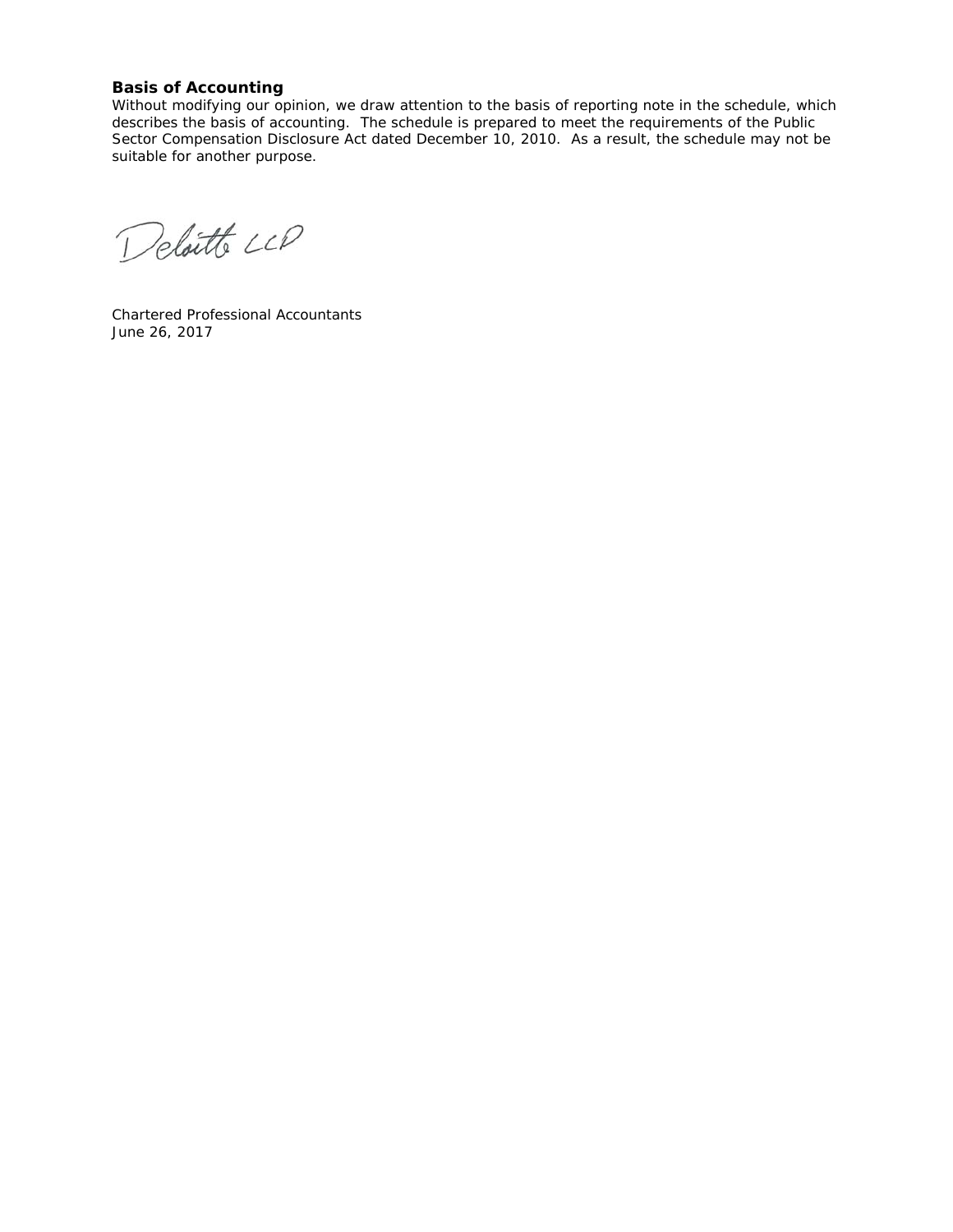### **NSCAD University**  Statement of Compensation Pursuant to the Public Sector Compensation Disclosure Act year end March 31, 2017

#### **Board members, officers and employees, contractors and consultants**

For the year ended March 31, 2017, the following board members, officers and employees received compensation of \$100,000 or more:

| Last name      | First name   | Position       | <b>Amount</b> |
|----------------|--------------|----------------|---------------|
| Alfoldy        | Sandra       | Faculty        | 116,161       |
| Barber         | <b>Bruce</b> | Faculty        | 132,292       |
| Bean           | Robert       | Faculty        | 123,980       |
| Chung          | May          | Faculty        | 110,062       |
| Clark          | David        | Faculty        | 104,730       |
| Delva          | Thierry      | Faculty        | 105,664       |
| Forrest        | Neil         | Faculty        | 131,855       |
| Graff          | Ann-Barbara  | Administration | 135,866       |
| Hougan         | Glen         | Faculty        | 110,017       |
| Howard         | David        | Faculty        | 104,730       |
| Ivey           | Marlene      | Faculty        | 112,311       |
| Johnson-Legere | Sharon       | Administration | 146,520       |
| Leblanc        | Michael      | Faculty        | 114,314       |
| Livingston     | Alex         | Faculty        | 131,228       |
| Lounder        | Barbara      | Faculty        | 127,023       |
| McKay          | Marylin      | Faculty        | 126,390       |
| Meyer          | Rudi         | Faculty        | 110,308       |
| Milton         | Jane         | Faculty        | 104,730       |
| Peacock        | Jan          | Faculty        | 128,235       |
| Smith          | David        | Faculty        | 131,855       |
| Son            | Kye-Yeon     | Faculty        | 121,183       |
| Taylor-Gearing | Dianne       | Administration | 231,488       |
| Varga          | Darrell      | Faculty        | 113,062       |
| Wark           | Jayne        | Faculty        | 126,206       |